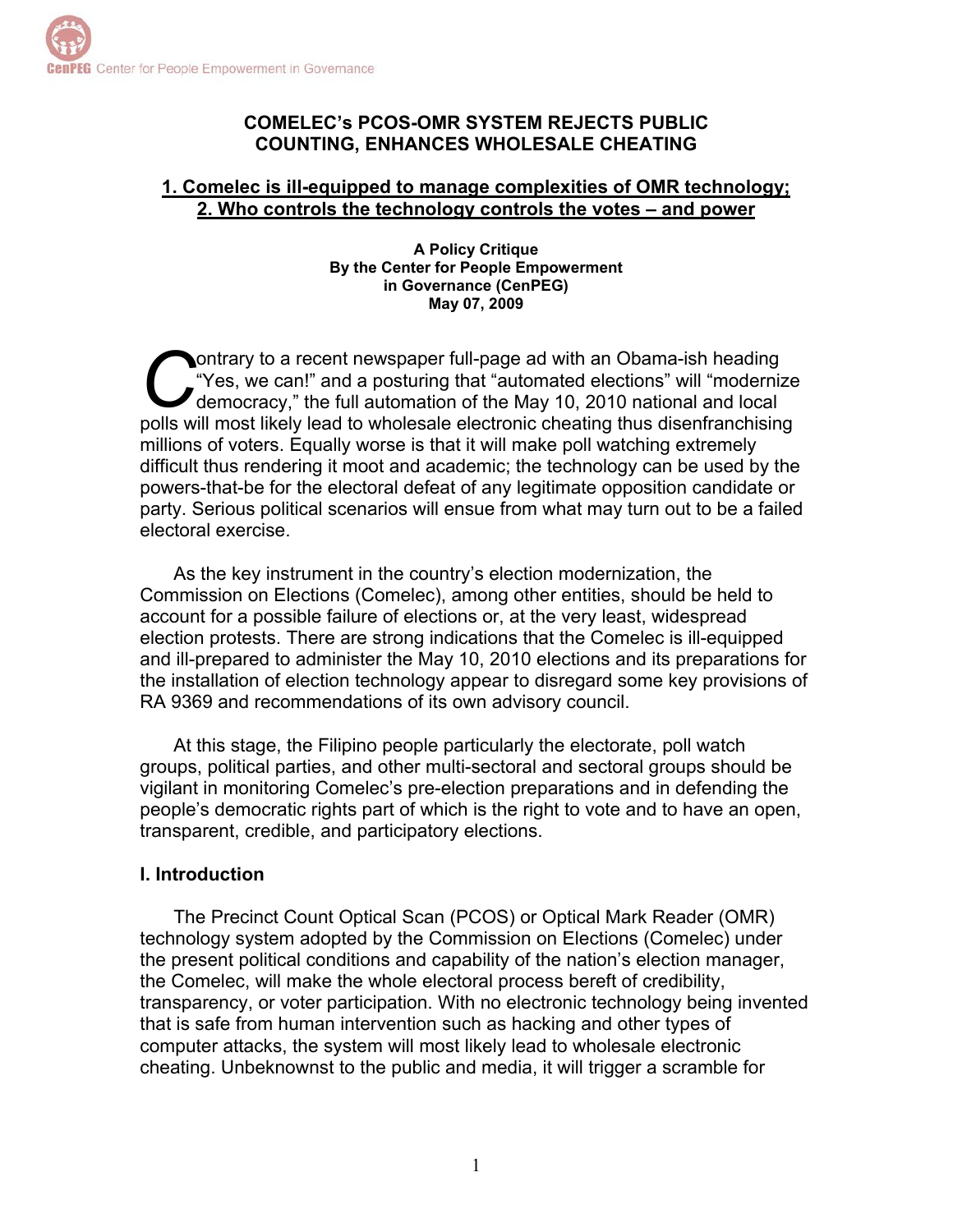control of the key to the hardware and software technology among the moneyed and powerful.

 The May 2010 synchronized national and local elections where full automation or full electronic voting will be used for the first time is a major political event that should not be measured or prepared for solely on the installation of technology. It should be seen rather as one political exercise that remains dominated by the elite under the Arroyo government and where electronic technology may be manipulated to allow the oligarchs to remain in power. Such possibility has become stronger with the entrenchment of powerful fraud machineries, with the Comelec yet to solve its credibility problem and the overarching concern of election fraud is yet to be decisively addressed. The new technology system will be in the hands of these powers but the winning bidder which will most likely be a multinational company also shares this power.

Under these conditions, the technology preferred by the Comelec will all the more reinforce the manipulative character of the traditional electoral process. The overall electoral struggle that seeks to bring progressive, non-traditional minds with a strong voice in Congress and in other elective positions has always included the campaign to make the Comelec independent and to have an open, transparent, and credible elections.

The automation of the elections deserves the people's support - but only insofar as it promotes the principle of "secret voting and public counting"; for as long as it would make the polls clean, transparent, and credible and would give election stakeholders especially the voters some latitude and leeway to participate and contest election results, among others. Contrary to what is now evolving, the modernization of the country's election system is supposed to promote and enhance – not limit or constrain - the people's voting rights as an expression of their sovereign power to choose the kind of government the people deserve.

The Comelec's PCOS (OMR) is drawing increasing opposition from leading IT specialists, computer science academe, independent centers engaged in electoral struggle and governance as well as members of Congress, the interfaith community and other critics. From their perspective, the technology system is vulnerable to wholesale electronic cheating (by external hacking, internal rigging, or other means) made possible by the fraud machineries, resources and powers of the regime - for that matter, of other powerful traditional politicians, TNCs, and a foreign power. The use of PCOS (OMR) will likely translate to huge election losses and the disenfranchisement of millions of voters. Comelec's technology system makes counting, canvassing, and consolidation of election data invisible and difficult to track and are made so fast as to make the filing of election protests impossible and poll watching extremely difficult if not a futile exercise. Under the PCOS or OMR, the fate of the 2010 elections could as well be decided by Malacanang, Comelec, the winning bidder, and the cheats.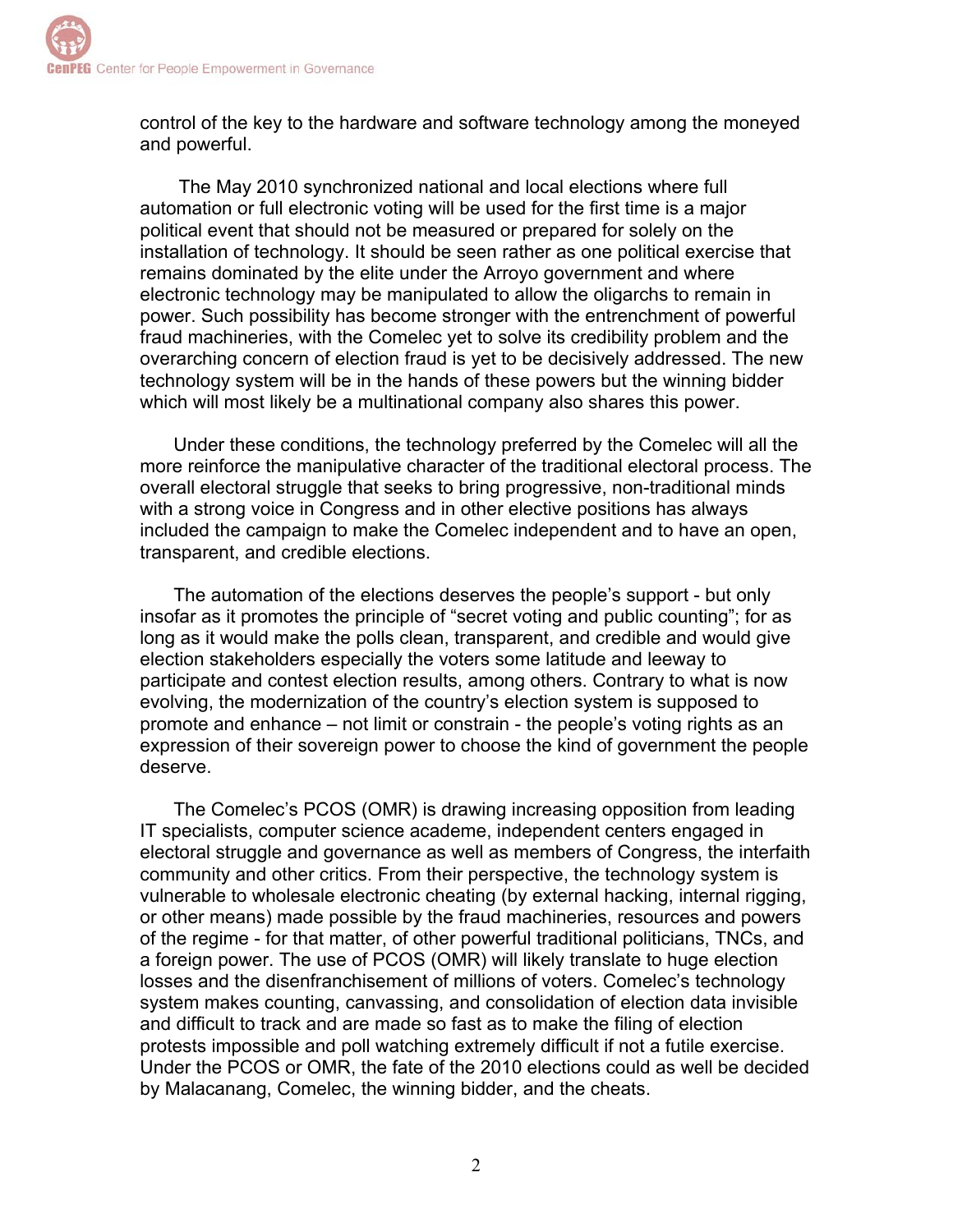The opposition to the PCOS (OMR) has included not only a critique of the various internal weaknesses, errors, and vulnerabilities of this technology as experienced in many countries including in the Philippines' August 2008 ARMM elections but also procedures being pursued and adopted by the Comelec as specified in its Request for Proposal (RfP) / Terms of Reference (ToR).

In opposing, there is a need to expose the perceived manipulative character of the Arroyo government and the traditional electoral process that will likely be made more dangerous by the type of technology chosen by the Comelec. At the same time, there is a need to put forward alternative technologies that seek to make the elections transparent and open, allowing and encouraging more participation from the people and access to electoral data even as we remain vigilant against the fraud machineries of the government and other traditional political forces. We should also put forward mechanisms and safeguards to allow more room for public intervention like legal protests and other challenges to fraud.

As an alternative to closed technologies such as the OMR and DRE, we propose an automated election system that is consistent with the parameters/requirements of exercising the people's democratic rights – the right of suffrage, right of access to public information, and others - making poll watching viable and effective, and allowing election protests to be filed to meet specific objectives; where we can overcome constraints. We support a system where the people, along with their organizations, political parties, and poll watch groups can be allowed to maneuver, have access to, and intervene in the various processes or stages of the automated election system ranging from voting, to counting, and canvassing; in filing election protests to the proclamation of winners.

## **II. The Automated Election System (AES) of the Comelec**

To better understand the Comelec-preferred OMR (Optical Mark Recognition/Reader) system, a review of the manual election process that has been in use in past elections including the 2007 polls is needed.

The manual system consists of three stages: voting, precinct counting or tallying, and canvassing. Canvassing, which refers to consolidation of votes, is itself composed of three phases: the city/municipal canvassing (consolidation of precinct votes), provincial canvassing (consolidation of city/municipal votes), and national canvassing (consolidation of provincial votes).

On Election Day, voting starts at 7 a.m. and ends at 3 p.m. (8 hours). The precinct counting, which follows immediately after the voting, takes 12 hours on the average. Some precincts finish in 5 hours or, in extreme cases, 24 hours. The rest of the 40 days that it takes to complete the electoral process is devoted to canvassing and consolidation of votes. While retail cheating takes place during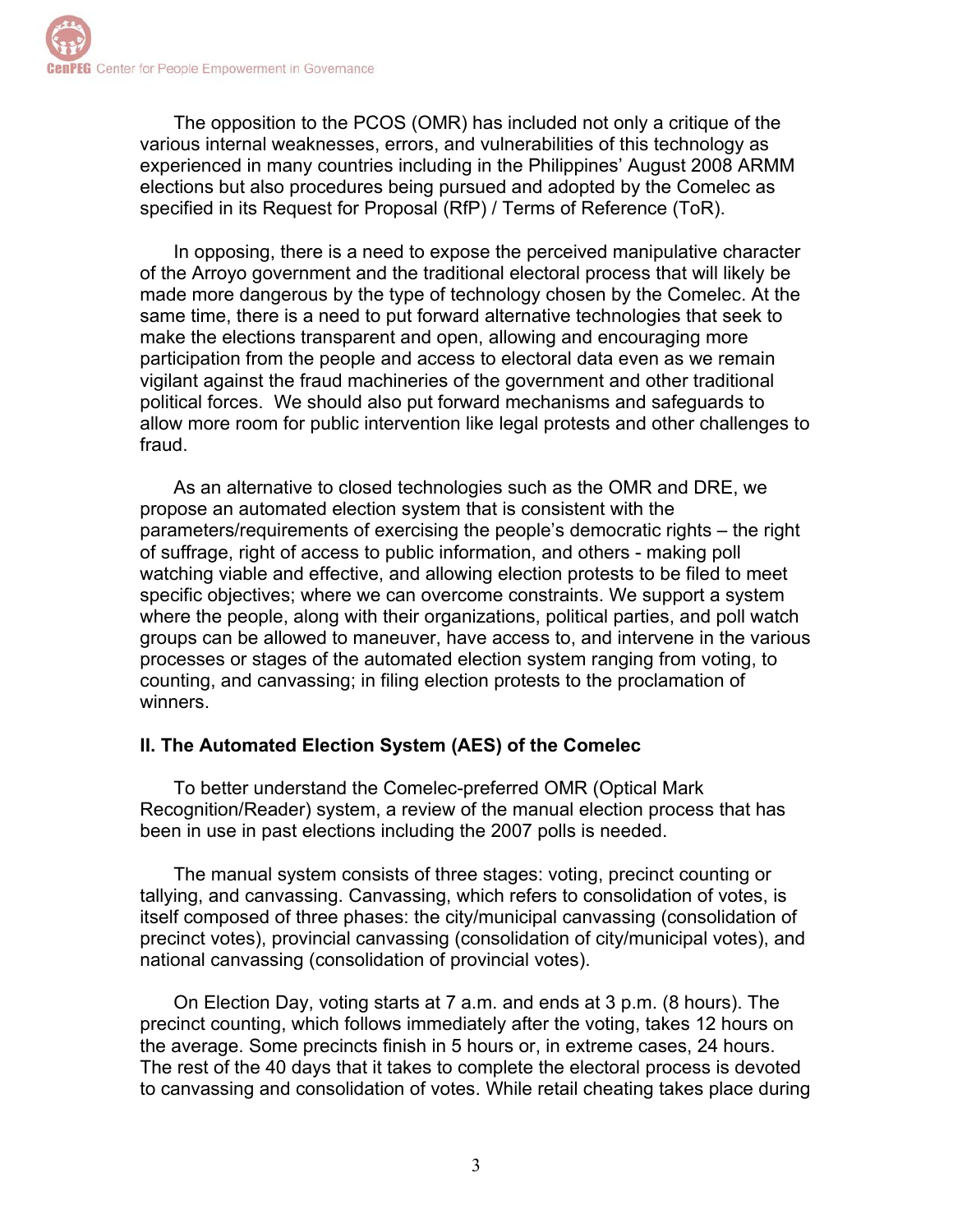the voting and precinct counting stages, it is during the long canvassing period when wholesale cheating, such as *dagdag-bawas* (vote padding and shaving), occurs.

# **A. Precinct Count Optical Scan (PCOS) or Optical Mark Reader (OMR)**

A law authorizing the automation of elections (RA 9369) was signed in January 2007 but was not implemented for the May 2007 elections for lack of time. For the May 10, 2010 elections, Comelec's choice of automation technology is the OMR which it otherwise calls Precinct Count Optical Scan (PCOS). The OMR, together with the Direct Recording Electronic (DRE), was pilot-tested in the August 2008 automated elections of the Autonomous Region for Muslim Mindanao (ARMM).

Although it was never mentioned in RA 9369, the PCOS or OMR is an election technology and hardware that is the Comelec's choice for implementing the said act providing for the automation of the elections. The Comelec's Education and Information Officer cum spokesperson, James Jimenez, said the Comelec Advisory Council (CAC) recommended the use of PCOS-OMR machines "because these can provide a paper trail and allow an easier transition from manual voting to the automated poll system."<sup>1</sup>

At this early, the question that begs an immediate answer is: Will this address the main problem of widespread and massive cheating in the Philippine electoral system, which includes *dagdag-bawas* (vote padding and shaving)? What needs to be automated is not the voting and counting which in manual elections is open, transparent to the voters, verifiable, and can be challenged by election watchdogs and lawyers. What can be automated instead is the transmission to speed up consolidation of votes and canvassing since it is at this level of election that massive cheating occurs. Yet it is this phase of the electoral process that also needs greater transparency, allowing voters and poll watchers to track the vote and check – if not entirely eliminate - cheating. Counting can only be automated so long as it is made public and opened to the scrutiny of the people.

RA 9369 amends RA 8436, entitled "An act authorizing the Commission on Elections to use an automated election system (AES) in the May 11, 1998 national or local elections and in subsequent national and local electoral exercises, *to encourage transparency, credibility, fairness and accuracy of elections*…" Section 1 of RA 9369 states that "The State recognizes the mandate and authority of the Comelec to prescribe the adoption and use of the *most suitable technology of demonstrated capacity taking into account the situation prevailing in the area and the funds available for the purpose*." Note that the law pertains to the authority of the Comelec to use AES in the elections; it does not specify the type of AES the poll body will use. The italicized portions of the law are also important to take note since, as is now evolving, the Comelec's choice of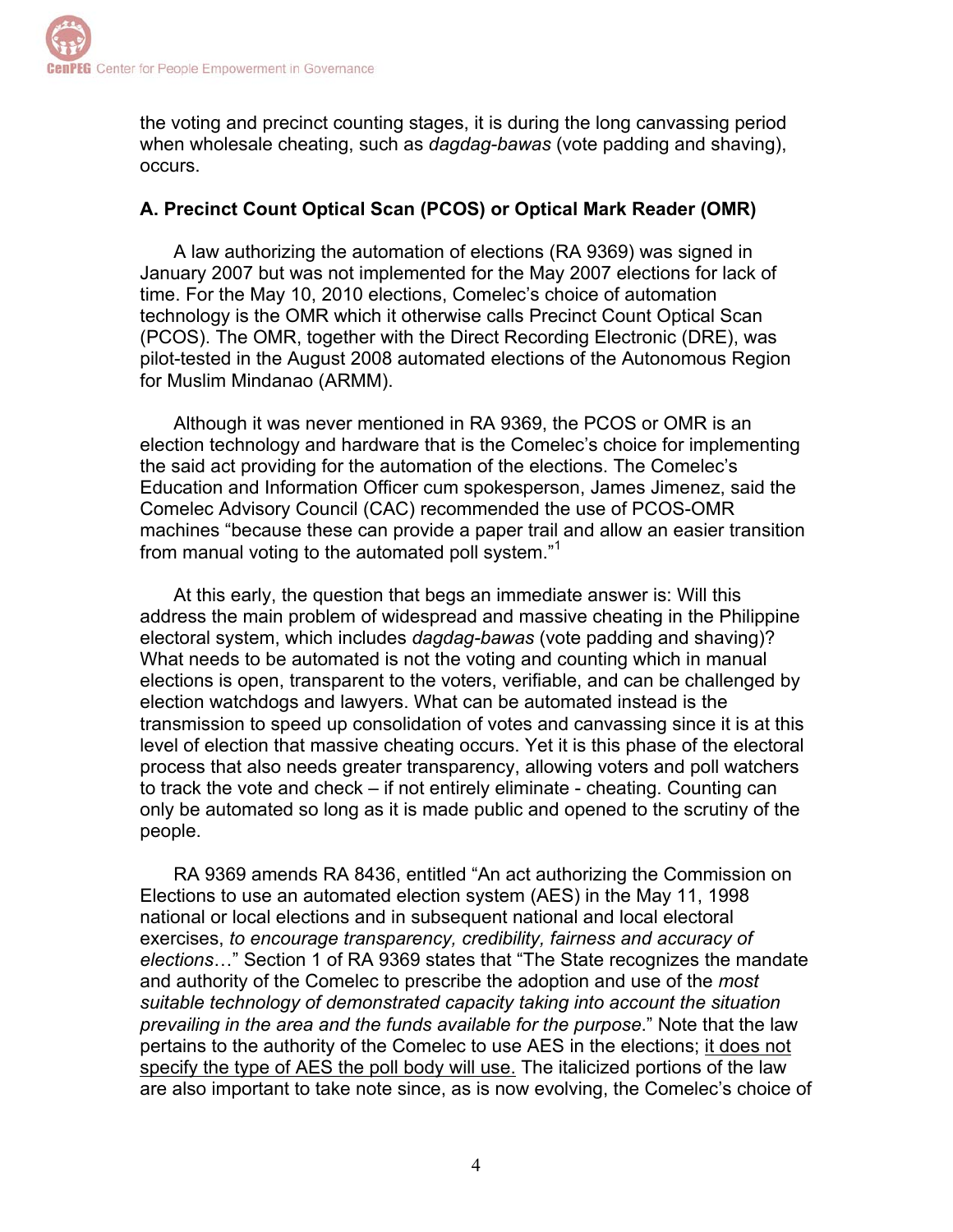the type of AES formula is decisively determining the conduct of the whole electoral process in disregard for the other requirements prescribed by law.

Under Comelec's AES, the estimated 250,000 precincts will be collapsed to 80,000 clustered precincts with each cluster, consisting of five precincts, having a maximum of 1,000 voters. (The number of qualified voters for the May 2010 elections is expected to reach 50 million.) Under the AES, the PCOS (OMR) is "a fully integrated single device"; the printing and transmission functions "may or may not be" integrated into the system. $2$ 

## **How the PCOS (OMR) works**

On Election Day, the voters are given pre-printed ballots containing the names of all candidates from the President to the councilors. Each voter marks the ovals (similar to lotto) opposite the names of their choices. Next, the voter goes to the OMR machine and feeds her/his ballot to the machine. The OMR will scan the ballot, records the marks on it, as well as record an image of the ballot. From here, the ballot drops into the ballot box. Upon the close of voting (6 p.m.), the BEI presses the "count" button whereby the votes (marks) on each ballot will be read and consolidated with the votes on the other ballots. Eight (8) copies of the election return (ER) will be electronically-generated and printed; at the same time, the ballot records and ER will be transmitted electronically to the computer (PC) of the Municipal Board of Canvassers (MBOC). A copy of the ballot records will also be transmitted to the dominant party, the dominant opposition, the citizens' arm, and media as required by law. (Twenty-two other ERs will be printed and distributed subsequently as required by law.)

After receiving all the precinct transmissions, the MBOC presses the "canvass" button on their computer; then the Statement of Votes (SOVs) and the Certificate of Canvass (COC) will be printed and transmitted electronically to the computers of the National Board of Canvassers (NBOC). Congress is the NBOC for the presidential and vice-presidential contests; Comelec for the senators and Party-list. After receiving all the provincial transmissions, the NBOC will press the "canvass" button on their computer and the national results will be printed. In the Comelec calendar (revised on April 23, 2009), the proclamation of winning candidates for provincial, city, and municipal positions is on May 11, 2010; those for national positions, on May 12-13, 2010.

The PCOS (OMR) supposedly aims to address the slow process of the election from voting (5-12 hours) to canvassing which usually takes 25-40 days in the old system. In recent elections, it is during the canvassing period when most of the fraud incidence such as *dagdag-bawas* takes place. Earlier, the Comelec claimed that PCOS will reduce the whole electoral process to 2-3 days when the winners of national and local positions are officially declared.

# **B. Questionable features of the PCOS (OMR) system**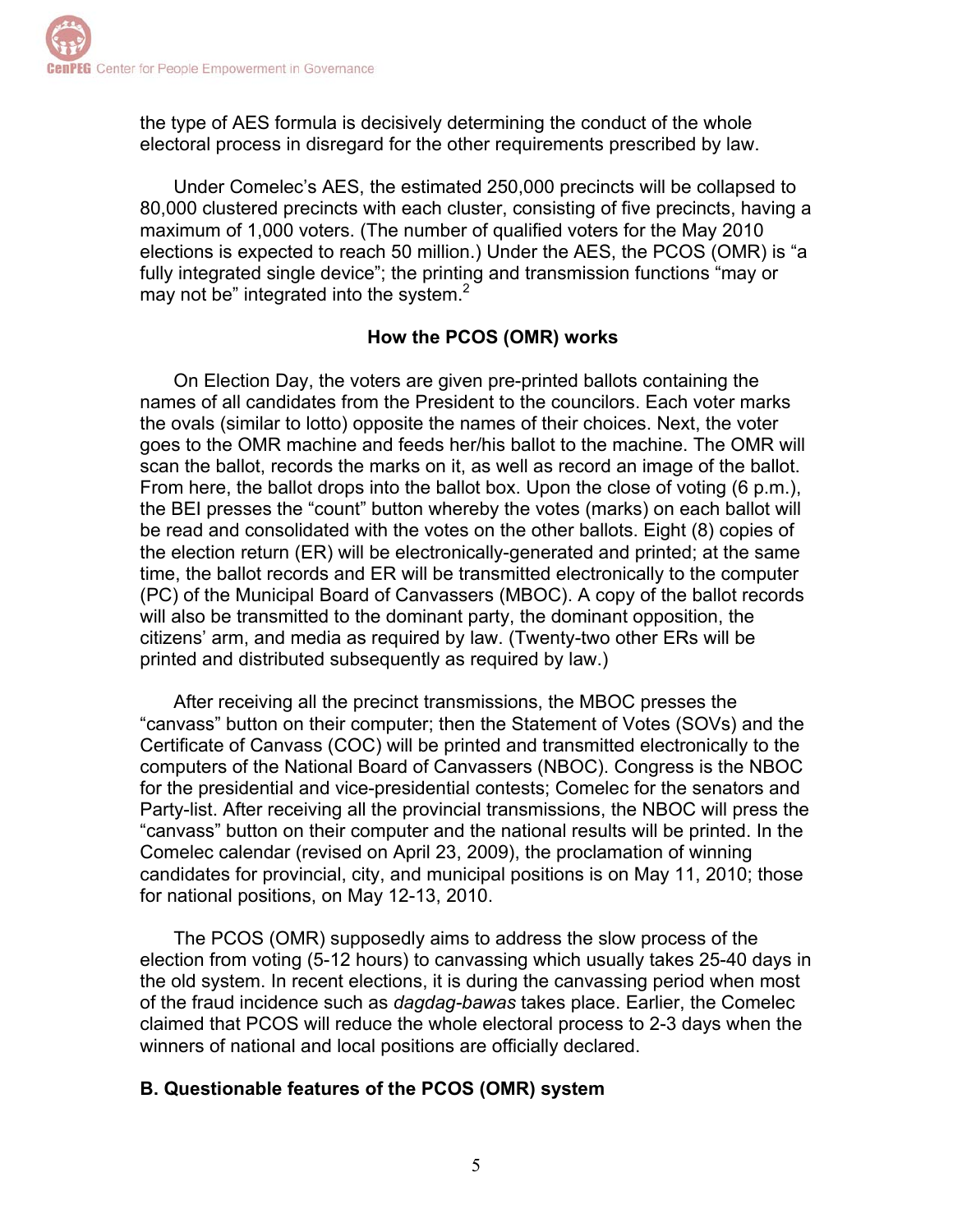1) The choice of the PCOS (OMR) system for the full automation of the elections was a decision made arbitrarily by the Comelec without any meaningful public hearing let alone consultations with IT specialists, technology-based groups, poll watchers, and other interested parties nationwide. These Filipino IT groups and individual IT experts could have provided the advice and recommendation on the technology, software, as well as other technical requirements and procedures that are cost-effective, readily available in the Philippines, suitable to local conditions, not to mention being compliant with the election automation law. Moreover, the decision was made at a time when new members of the poll body were being appointed by Arroyo under a cloud of public suspicion. Most members of the Comelec Advisory Committee (CAC) that endorsed the system do not have a working knowledge of IT. Why the poll body has been from the outset firm on using a foreign technology like the OMR – apart from dismissing outright other proposals as being "against the law" - warrants an explanation.

2) The printing of OMR ballots, processing of votes and election results are entrusted to the machines – as well as Comelec, the winning bidder, and operators. Voters will have to rely not only on the Comelec but also on the machine and the corresponding winning bidder which is most likely a multinational company among other foreign companies that bought the P1M bidding Terms of Reference (ToR) copy. In entrusting the outcome of the elections on these entities "hope" will be the only thing that matters to ensure that the whole electoral exercise would be clean, credible, and honest. "Trust us," the commissioners say. There may be upright individual members of the Comelec but "good intentions" are not enough; trust for a much tarnished institution like the Comelec is built over time. As far as many Filipino voters are concerned can all these be possible when there is no transparency in the whole process itself – when voters have no way of knowing whether and how their votes are counted? How can that be possible when there has been no election in Philippine history – especially in recent ones – that is fraud-free and where, especially those vying for high positions, candidates won by a clean vote? How can that be possible when the Comelec - itself of ill repute - cannot be trusted?

Invisible to the public, including poll watchers, votes will be counted, canvassed, and transmitted internally to various destinations. Under Comelec's RfP-ToR, a public website is incorporated but only the consolidated canvassing results based on the electronically-transmitted precinct results will be posted. $3$ The public website will not certify whether the canvassing results were based on true precinct results – nor will it allow election watchers the chance to verify the canvassing results against the election returns. Because of this lack of transparency, "losing candidates" may not believe the results of the counting where the votes cannot be tracked, nor the ERs – assuming these are accessible - verified against unseen data. The system precisely goes against the democratic principle of "voting in secret and counting in public."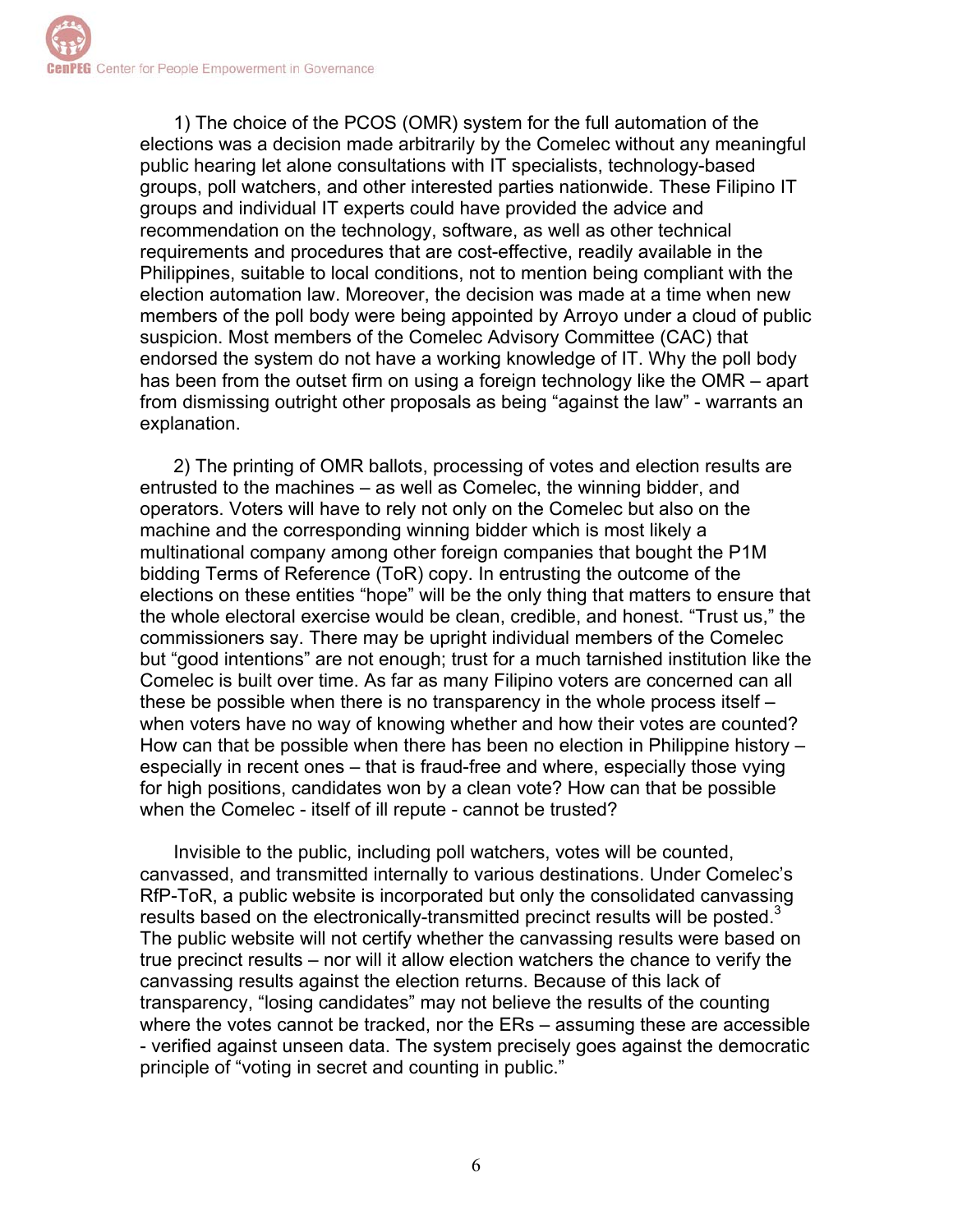Moreover, the BEIs can only certify that the ER printout was generated from the PCOS but cannot certify to the accuracy of the voting results since the counting is done internally by the PCOS and hidden from public view. It is possible, for instance, for an OMR machine to store electronic votes prior to its official counting.

3) The PCOS (OMR) may claim to have solved the "slow process" of the manual voting/counting by being able to proclaim the winners in 2-3 days. But the speed by which the "election outcome" is processed also prevents "losing" candidates, their parties and election watchers from contesting the results due to material time constraints – clearly in violation of the law. Likewise, Comelec officials can come under pressure to proclaim the winners especially those of the administration with dubious, unverified election results.

Reports with regard to automated elections or electronic voting point to the fact that the disadvantages far outweigh the system's claimed advantages. Accounts of errors, deficiencies, and hidden malicious human intervention have been mounting prompting countries that had adopted this technology to go slow or to abandon it altogether. In Germany, the Supreme Court ruled electronic voting unconstitutional for its lack of transparency. Japan – the world's leading IT country – still uses a manual system backed by an independent post-election audit. Among the key concerns in these countries is the fact that automated election or electronic voting/counting allows no transparency to the whole electoral process.

Some of the problems cited with regard to automated elections<sup>4</sup> are: a) manipulating turnout (e.g., registration-related or the prior removal of voters' list); b) machine problems (uninitialized machines; votes/voices not counted or lost; candidates/choices reversed; contests not counted; ballots not counted; wrong winner comes out; votes exceeding registered voters; unauthorized software replacement); c) software and hardware errors; d) environmental stresses and human errors; e) poor or flawed design; f) malicious tampering (most often hidden behind "clerical mistakes" or "unintentional errors".

In the U.S., persistent problems related with electronic voting and counting have prompted the Association for Computing Machinery (ACM), with more than 900 members, to pass a resolution calling for a voter-verifiable audit trail. In another resolution, the ACM rejected electronic voting in general: "Virtually all voting systems in use today (punch-cards, level machines, hand-counted paper ballots, among others) are subject to fraud and error, including electronic voting systems, which are not without their own risks and vulnerabilities. In particular, many electronic voting systems evaluated by independent, generally recognized experts have been found to be poorly designed; or were developed using inferior software engineering processes and designed without (or with very limited) external audit capabilities intended for operation without obvious protective measures and deployed without rigorous, scientifically designed testing."<sup>5</sup>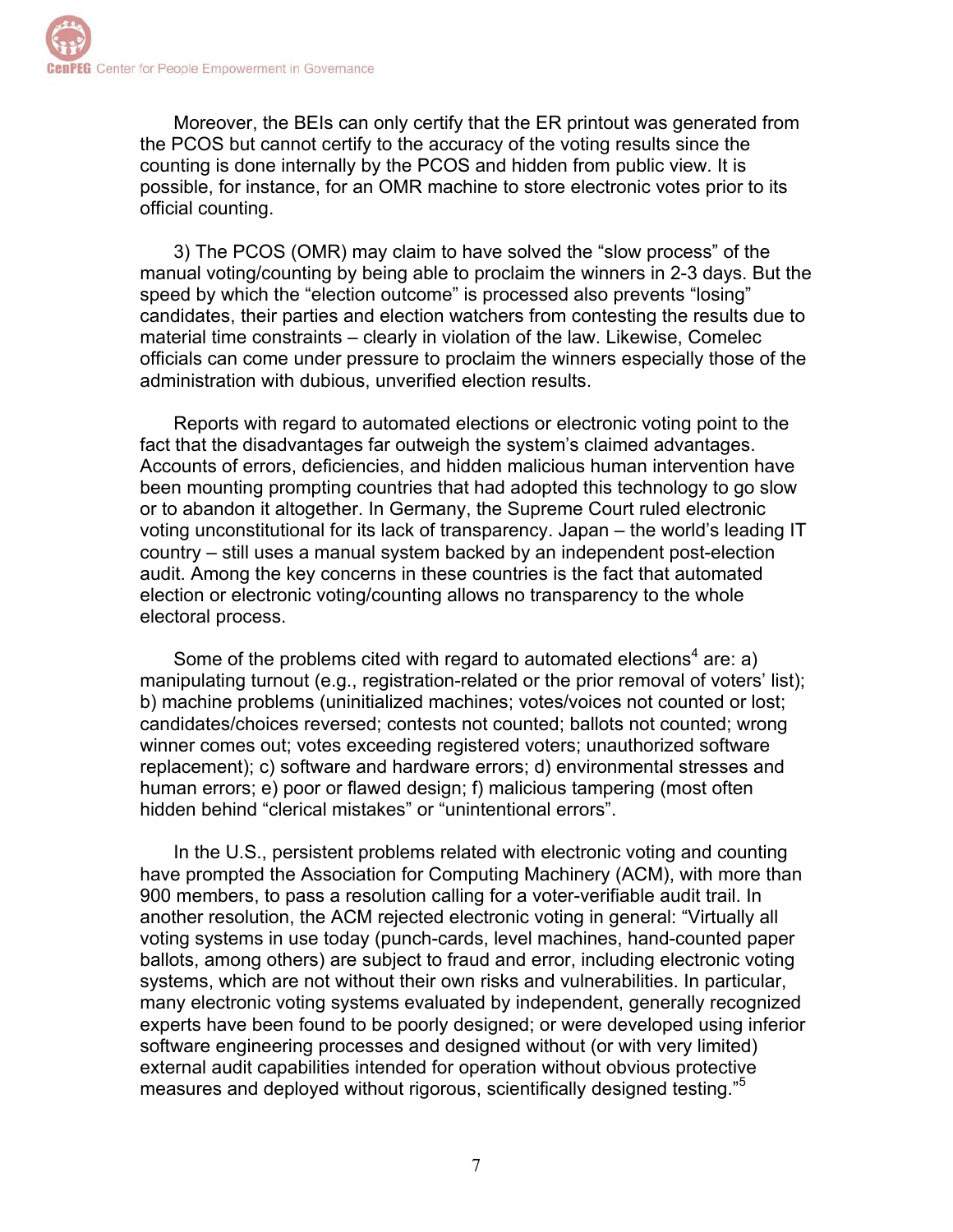Such problems have been confirmed in the pilot testing of the OMR (together with the DRE) in the August 2008 automated elections in the ARMM.

4) In its own evaluation of the ARMM automated elections in August 2008, the Comelec Advisory Council (October 2008 report) found at least 23 common errors and other deficiencies in connection with the use of OMR, as well as the Digital Recording Electronic (DRE). Among the problems documented with the OMR are:

- **Votes shaded in the OMR ballot were exposed to tampering;**
- **Unscrupulous erasures;**
- **The distribution of the official OMR ballots was exposed to the threat of advance shading;**
- **The attached full 196-key Keyboard in the ACM is open to programming intrusion;**
- **Scratches and smudges of the ballots hampered their optical scanning or led to their rejection thus slowing down the counting;**
- **The folding and unfolding of OMR ballots resulted in delays;**
- **Constant paper jamming of the OMR ballots;**
- **Lack of training (or deliberate errors) of BEI officials as shown in the tearing off of the bar codes resulting in their rejection by the OMR machine;**
- **Lack of procedural knowledge on the part of the BEIs particularly on the disposition of invalid ballots and other problems;**
- **Discrepancies in the number of actual voters and number of ballots being counted;**
- **Several incidents where the system would not close the counting and canvassing after showing that it did not count 100% of the total votes from all the precincts when in fact all precincts counted all the votes;**
- **Some systems, including laptops and printers, overheated and stopped functioning;**
- **Malfunctioning of data communication infrastructure or total transmission failures that compromised the integrity and security of the AES;**
- **Constant paper jamming of the OMR ballots**

The PCOS (OMR) has thus several vulnerable spots – including the OMR ballots that will be printed by the National Printing Office (NPO) which was linked to past election frauds. It is possible for the managers of the printing facility to print extra ballots using the same authentic security paper but which could be pre-shaded with the marks of candidates supported by the government.<sup>6</sup> In March 2009, the presidential office tried to appoint Adm. (ret.) Tirso Danga, who was implicated in the 2004 electoral fraud, to head the NPO but backtracked and picked instead a former police intelligence chief, Servando Hizon. $^7$ 

Moreover, IT experts agree it is possible to download a malicious code into every PCOS instructing the machine to alter the data during tabulation or transmission of results; it can even "self-destruct" after it had done its task thus making detection difficult. "Human intervention" can actually be automated, again without being detected. If ballots are rejected by the PCOS due to erroneous marking, smudges, poor calibration/alignment, or other reasons, no replacement ballots will be issued thus resulting in the disenfranchisement of many voters.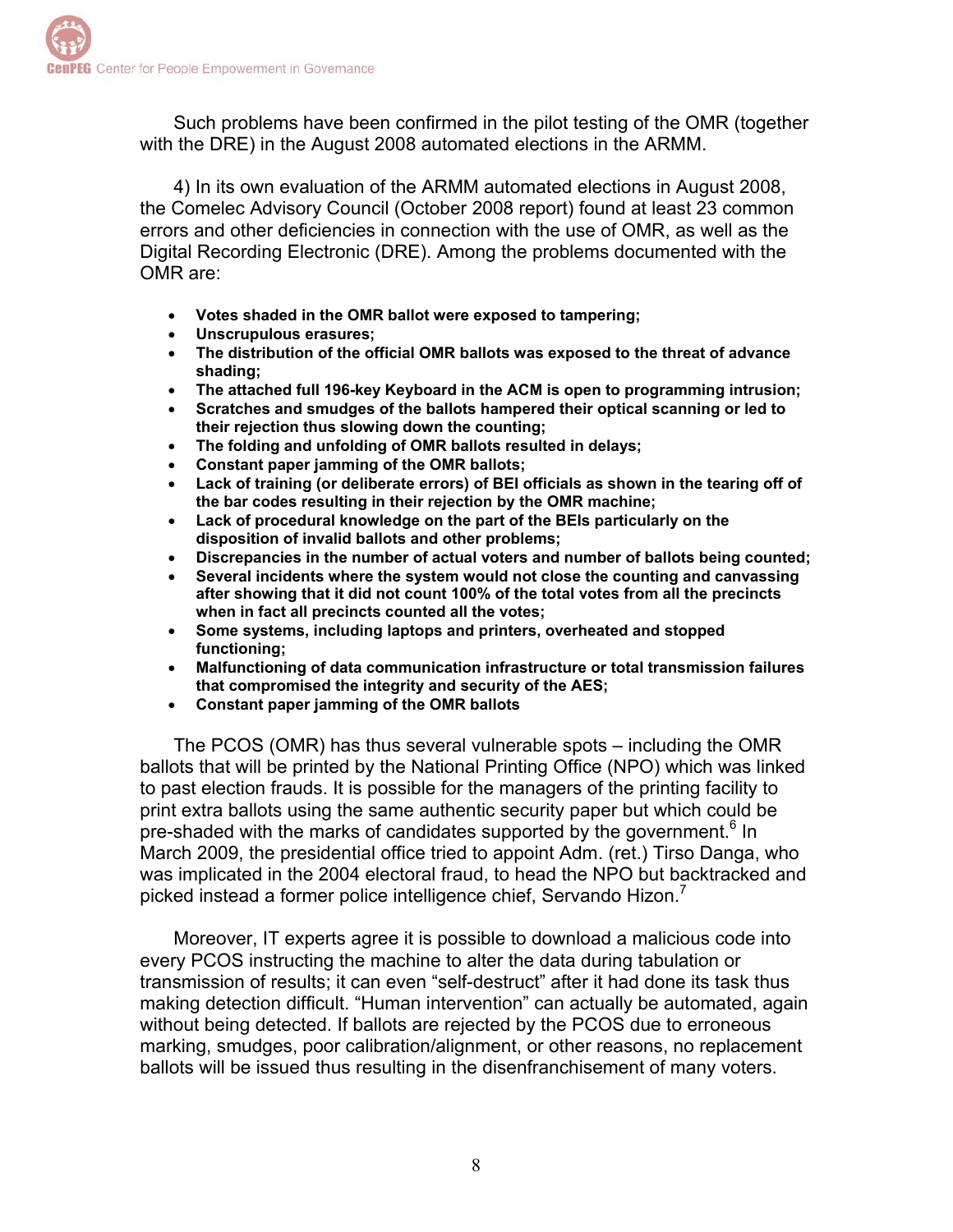All these make the PCOS (OMR) system unreliable and without integrity; it limits its control and management to a few and is vulnerable to wholesale electronic cheating. No computer or electronic technology has been invented that is hack-free. As the first automated synchronized national and local elections approaches, who controls the technology controls the votes – and the political power.

## **C. Comelec: Technically and structurally unprepared**

1) In the same CAC report of October 2008, the Comelec was found to be unprepared for a full automated election: "The existing IT infrastructure in Comelec is inadequate to meet the complexities of an automated election process which includes end-user tabulation and computing, multimedia networks, internet and database build-up and maintenance."<sup>8</sup> If this still holds true today, then the fate of the country's automated elections will be left entirely in the hands of the winning OMR bidder – which will likely be a foreign multinational. In the same ARMM elections, poll watchers also reported open and widespread cheating in many precincts thus effectively influencing the outcome of the elections. The fraud machineries that in recent years led to controversial election results and brought the country to the throes of civil unrest remain intact.

All these further cast doubt on the credibility of the Comelec especially at this time when its trust rating remains low owing to past charges of corruption and its inability to dismantle or reduce to insignificance the cheating machineries. From the very start, the poll body has been engrossed with addressing the "slow process" and "clerical errors" in the manual election system. By its unwarranted attention to the machine, the Comelec appears to have missed the bigger problem of fraud, ranging from vote buying to wholesale cheating, and the bigger challenge of restoring the credibility of the electoral process through an open, transparent, credible, participatory, and voter-friendly system.

2) The poll body itself shows a lack of transparency: It failed to release on time, despite public inquiries, its calendar of pre-automated election activities, as well as the CAC report on the ARMM elections, and other election-related information. This comes as no surprise since Comelec Chairman Jose Melo, a former Supreme Court associate justice who is close to Arroyo, is controversial about violating the citizens' right to public information as exemplified by his refusal - despite public demand - to divulge the Melo Commission investigation report on extrajudicial killings and forced disappearances in 2006..Furthermore, the Comelec decided on the technology without even doing basic things like time-and-motion studies or "change management" as recommended by the CAC. Its calendar of activities is so tight making it not only impossible to follow but also, in case one activity is not implemented on time, will cause the whole process to collapse.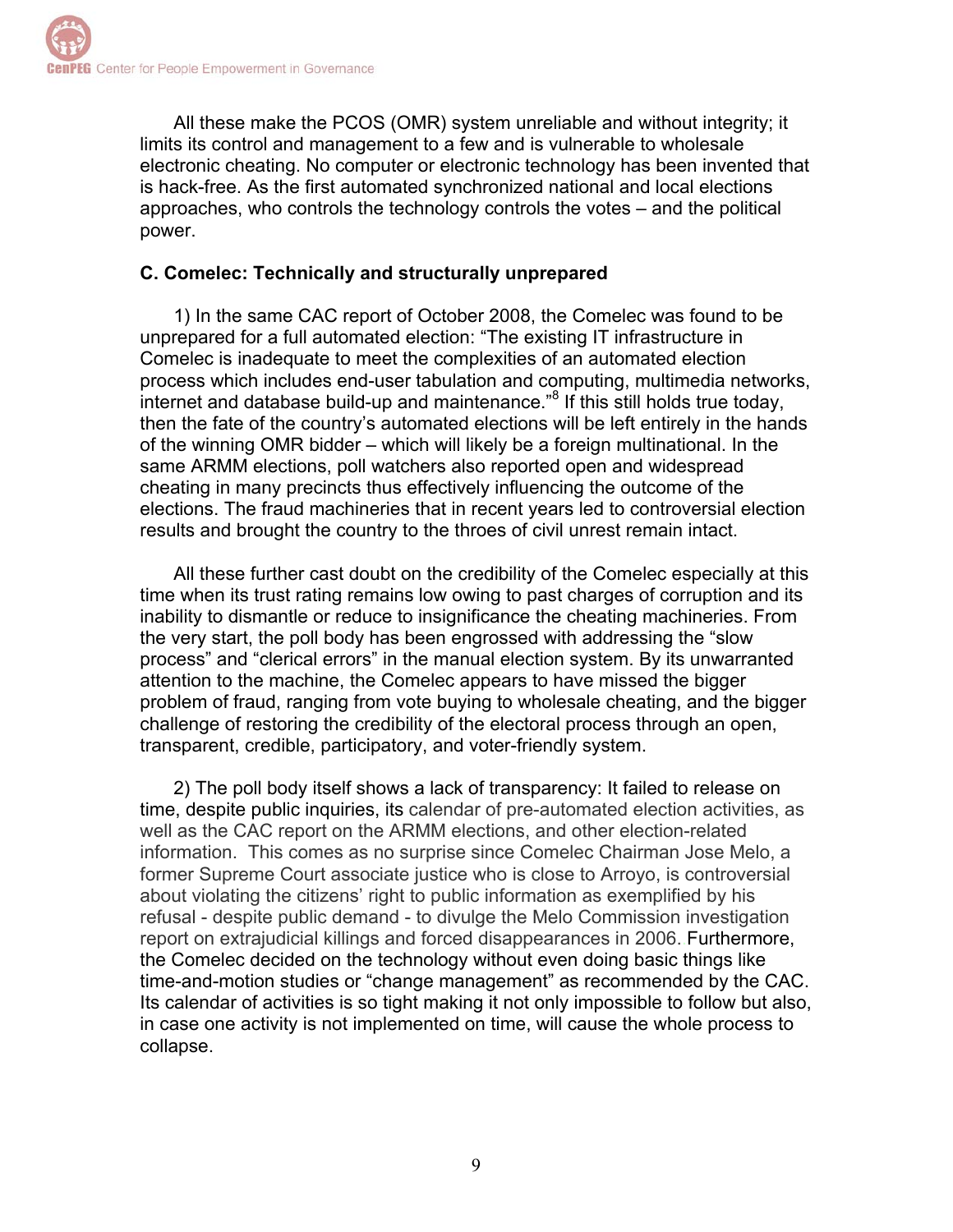3) Questions have also been raised why the AES was pilot-tested in the ARMM in the first place in violation of RA 9369. The law stipulates that it should be tested in at least two highly-urbanized cities and two provinces each in Luzon, Visayas, and Mindanao – an operation that was supposed to be held in the 2007 elections. "Time constraint" was the reason cited by the Comelec and its advisory council resolved to test the system instead in the ARMM elections which was also subsequently postponed on Aug. 11, 2008. The choice of the ARMM as pilot area also came under criticism: There was actually a no-contest fight in the region with the "victory" of candidates supported by Arroyo and the Ampatuan dynasty a foregone conclusion.

Considering that the ARMM holds the "swing votes" as shown in recent elections, it is likely that the election automation was pilot-tested in that region to determine how the technology can be manipulated by human intervention to favor a candidate – and the regime in power. Next year, the ARMM automated elections is scheduled 3 weeks ahead of May 10, 2010.

4) "Time constraint" was also cited for the Comelec's failure to review the source code<sup>9</sup> of the technologies tested in the 2008 ARMM elections. The CAC said, thus:

**"Due to the very short timeframe of the whole automated election plan and also due to the late finishing date of the vendor to the source code and configuration of the AES, the Technical Evaluation Committee had no more time to conduct a detailed and comprehensive source code review of the entire AES. The Commission chose to exercise its right under RA 9369 to go ahead with the use of the system without the certification due to extraordinary circumstances."**<sup>10</sup>

RA 9369 (Sec. 11) reminds the Comelec that in the absence of the technical committee's certification "it must submit its reason in writing to the Oversight Committee no less than 30 days prior to the electoral exercise where the AES will be used."

And, despite RA 9369 (Sec. 11), Comelec's calendar for the 2010 elections does not include the review and opening of the source code for the OMR. Making the source code publicly available and subjecting it to comprehensive, painstaking review should provide one vital guarantee to the integrity of the election technology. However, either Comelec or the technology supplier may refuse to divulge it on grounds of "proprietary rights."

#### **How has the Comelec prepared itself for the AES?**

The Comelec defaulted by its failure to tap the knowledge and expertise of the Filipino IT community including software program developers, systems architects, security experts, as well as computer science scholars. The first activity that the poll body should have done is to convene a national IT conference on the AES from which enlightened proposals on the technology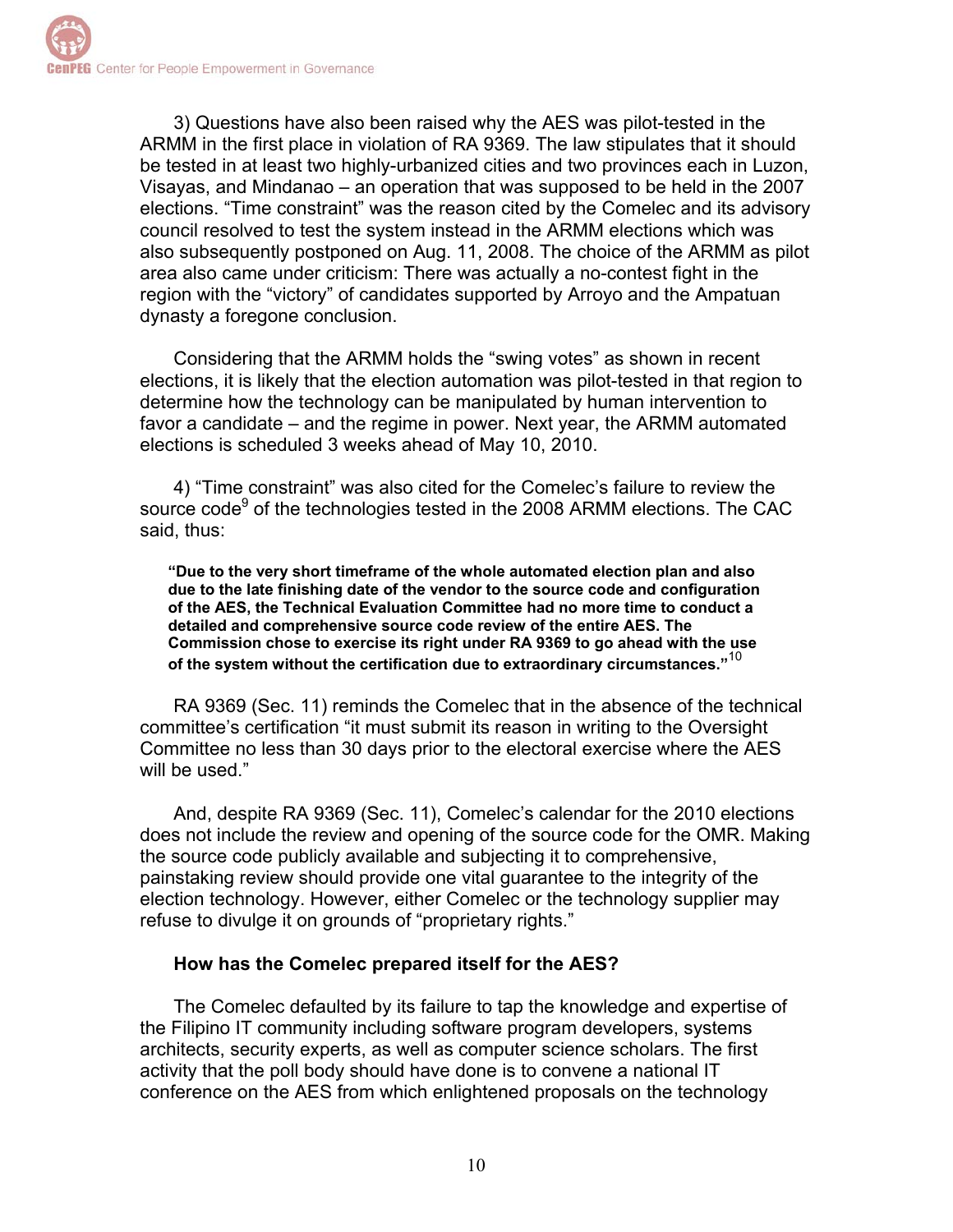appropriate to the Philippine conditions with less cost could be elicited. In the words of Pablo Manalastas, former chair of Ateneo's Department of Information Systems and Computer Science<sup>11</sup>:

**"Why the important players like computer-IT companies, communications companies, software houses, government IT agencies, the academe, and local computer organizations, were not consulted in the design of this all-important IT project is incomprehensible. Even more incomprehensible is why an IT person was not appointed to the Comelec at a time when the Comelec needed an IT expert among its commissioners…It may have the money, but it lacks the technical expertise needed to pull this exercise through to success."** 

The culture of consultation and dialogue is outside the territory of the Comelec or in its advisory council. The use of technology to modernize the country's electoral system is crucial and strategic because the public interest is at stake so that interaction with the IT community, computer science academe, and the public at large is important. It is highly irrational that, despite the mounting concerns from various sectors and dissenting voices over the OMR and Comelec's preparations, the Comelec chairman has chosen to declare all further "debates" on the AES over and that the poll body is going full blast on the use of such technology.

Likewise, it now appears that the commissioners have wrongly interpreted the provisions of RA 9369 with regard to the full automation of the elections when clearly it only authorizes the Comelec to adopt and use "the most suitable technology of demonstrated capacity taking into account the situation prevailing in the area and the funds available for the purpose." The law likewise emphasizes a system that encourages "transparency, credibility, fairness, and accuracy of elections." Clearly the OMR technology that it has chosen, aside from being a closed system, fetches a price that is beyond the reach of local IT groups and companies thus technically marginalizing them further from participating in proposing alternative technologies. Had the commissioners opened their doors to the Filipino IT community, they would have found that automated election systems can be developed locally using Filipino ingenuity, at a lower cost and still compliant to the legal requirements with respect to transparency and public counting.

Countries that adopted electronic voting or automated election did so gradually, by phases, and only in some areas – not the whole country at once. Just the same, some of these countries decided to phase out altogether the new technology for its lack of transparency, errors, deficiencies, and vulnerabilities to fraud. In the Philippines, it would have been prudent for the Comelec not to be duped by corporate sales talk and to implement the AES by working on existing technologies first – which have been tested since 1984 when elections were first computerized – followed by post-auditing, drawing lessons and holding intensive evaluations, before deciding on whether to fully automate.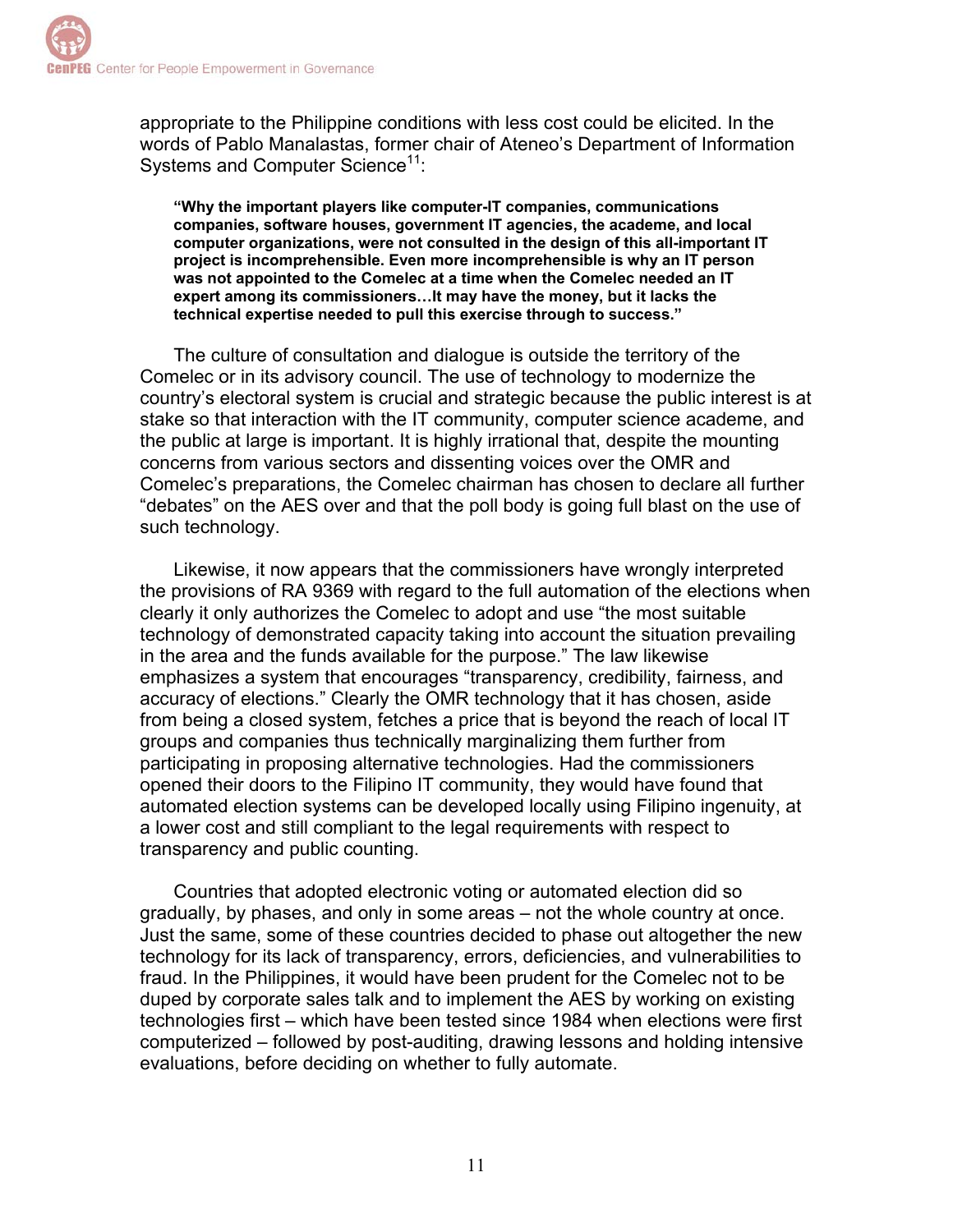Furthermore, the Comelec is pursuing a very tight calendar for pre-2010 election preparations such as bidding and installing configuration systems. Its calendar has been found to be ambitious but impractical that any failure to implement one activity will have a paralyzing effect on the entire timetable. It will also result in serious political costs, such as postponement of elections or reversion to the manual system for which it is now unprepared.

Based on the calendar, the Comelec will be left with just two months before election to conduct training for more than 200,000 poll personnel and technical operators who will supervise the election from precinct to the national levels. The poll body also needs to develop its capability to conduct voters' education on the OMR which, under the law, is to be held six months before election. Among other questions, poll officials will have to explain to the country's expected 50 million voters why the vote they will be casting will be untraceable under the new technology.

The Comelec's tight but inflexible calendar underscores the poll body's lack of preparedness let alone organizational capability to address the complex and monumental tasks that lie ahead with respect to the automated elections. Any delay in the calendar would affect the Comelec's preparations particularly on the voters' education, which under RA 9369 must be undertaken for six months, including the mock elections and field test demonstration. Any delay would also affect the training programs for elections inspectors and customization of the software and hardware, the voting and the counting machines.

Despite Comelec's claim about the existence of a Project Management Office (PMO) charged with coordinating its "cohesive strategy" for  $2010^{12}$ , there have been reports pertaining to internal problems and dysfunctional systems inside the Comelec. Many of its key personnel, especially those involved in the procurement and administration of the PCOS (OMR) do not have, as of this writing, a working appreciation of the legal and technical nuances and intricacies of the election technology. Random interviews done by CenPEG with Comelec personnel reveal there has not been much prior orientation and training seminars undertaken for Comelec staff themselves.

Moreover, in the preparation of the RfP-ToR to guide the vendors who paid P1M to participate in the costly bidding, Comelec project management of the AES has practically excluded the participation of the law department and other concerned departments. The law department also serves as the Comelec's Special Bids and Awards committee (SBAC). Vague provisions in the RfP-ToR have elicited countless queries from bidders who complained of constantly changing rules midstream apparently to "please certain favored bidders." As of this writing, there have been a total of 24 Bulletins issued by the Comelec related to the bidding process since its pre-bid conference of April 3, 2009. Organizational problems reportedly have surfaced, one of these is about project management being done without much active involvement of the law department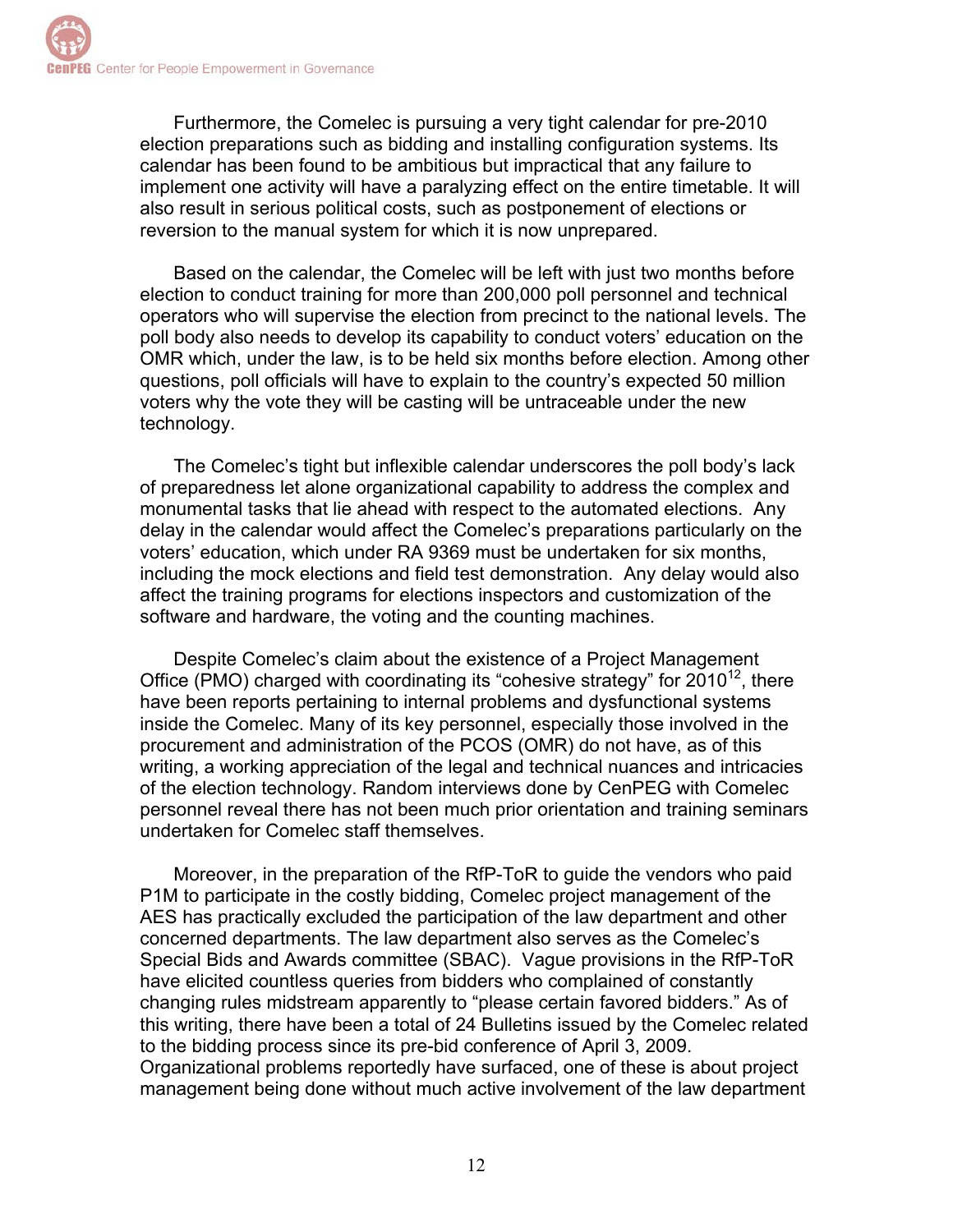and other technical staff. Such problems have apparently caused anxieties within the Comelec that is now forced to call for frequent meetings and trouble shootings for problems (including resetting of the opening of the bids to May 4, 2009 from April 27) – all of which could have been avoided had the proper technical and other organizational requirements been put in place earlier. And that's only the national office - what about other preparations at the lower level not to mention the tens of thousands of poll personnel, staff and technical operators who need to undergo seminars, training and meet other requirements?

Compounding all these is the fact that the Comelec until now does not have a working Operations Manual that is a basic organizational requirement in the effective management of any office or agency – whether public or private.

If the country's election manager cannot wield its act together and move forward the much needed technical preparation for the first automated elections in the history of the country, indicators this early show the 2010 polls may yet become a big automated disaster.

Since a largely untested technology will be used for the 2010 elections, it is imperative that there be an independent post-election auditing particularly with the use of the PCOS (OMR). Post-auditing is a requirement recommended or already in place in countries where electronic voting or automated election is used in order to establish the integrity of the election results. If Comelec is absolutely guaranteeing the credibility of its PCOS (OMR) system then it should welcome an independent auditing that will be administered by a committee composed of private individuals and representatives from NGOs of proven integrity and independence.

Another cause for concern is that automated elections in ARMM will be held three weeks ahead – April 20, 2010. This means there are 20 plus days (including the May 10, 2010 national and local elections) where electronic cheating and other forms of fraud can be committed before all election winners are proclaimed (around May 13-15, 2010). There is a clear and present danger that the ARMM "results", among other areas, will be used to deliver swing votes, given that the cheating machinery and dynasties of fraudsters in the region have remained intact.

For the most part, given the exclusion of the country's Filipino IT community in drawing up a viable and "suited to Philippine conditions" election technology for the first AES in the country, Comelec's contingency strategies in case of a system breakdown, electronic cheating, and other glitches are either unclear or absent.

## **D. Foreign Interests in the AES**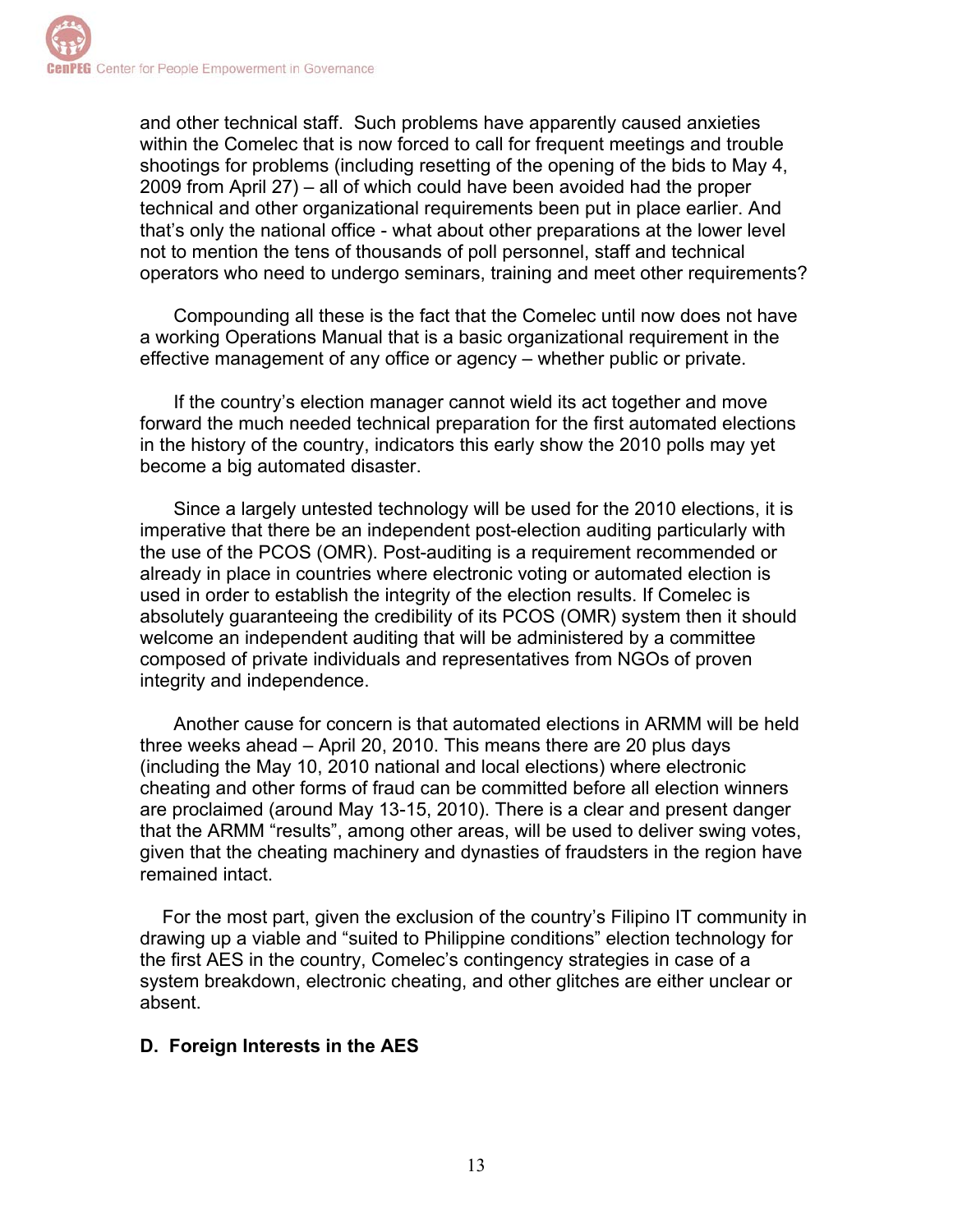Embedded as foreign partners of Comelec for its election modernization program are U.S. agencies such as USAID and International Foundation for Election Systems (IFES). IFES's technical assistance and partnership with Comelec dates back in 2004 and this has involved developing strategies for electoral reform and modernization and the training of poll inspectors. In November 2008, IFES sponsored an election technology conference and vendor exhibition that, among others, introduced the latest election equipment and supplies.<sup>13</sup> Other U.S. agencies said to be involved in election projects are the National Endowment for Democracy (NED)14 and National Democratic Institute (NDI) which are listed in numerous reports as having links with the CIA and said to be active in Mindanao particularly in the Bangsamoro areas.15

The use of PCOS (OMR) has been a product of the tie-up between the Comelec and these agencies, particularly IFES. Granting that the U.S. government officially offered such assistance, one can neither discount nor factor out the motives and objectives of such groups in the adoption of this automation technology especially if seen in the self-declared global mission of the U.S. to bring democracy to the so-called peripheral areas of the world's "arc of instability" and to dump surplus capital goods like the OMR machines in Third World countries like the Philippines. U.S. covert and covert role in the election systems of many countries is a known fact, including at the moment Afghanistan, Iraq, Nepal, Venezuela, former USSR republics, and others. In the Philippines, they have been most active and visible in the ARMM and the rest of the Bangsamoro provinces. The possible tie-up in the Philippines between these agencies and some of the bidding companies for the PCOS can be a subject of research and investigation. Let us just agree at the moment that the U.S. has a high stake in the outcome of the Philippine elections at this time. Is this one reason why the Filipino IT community --known worldwide as among the best in the field-- has been almost entirely left out in the national effort to develop a most suitable IT system for the first automated polls in the country?

Indeed, there are constitutional, legal, and political questions with respect to Comelec's partnership with foreign state-funded agencies and foundations. Elections are purely an internal matter and sovereign issue and Comelec should explain why policy recommendations and advice with regard to electoral reform, modernization, education and training are sourced from foreign entities including those that have been much criticized for political meddling in many countries.

Among the bidders in Comelec's AES is Smartmatic, a Dutch-Venezuelan company that has a tie-up with Sequioa, an American company one of whose lobbyists in the Philippines is reportedly former U.S. Ambassador Thomas Hubbard.16 Sequoia and another bidding company, ES&S International have figured in numerous cases of election technology violations in the U.S. As of May 4, 2009, only seven of the 10 companies that had bought bid requests at P1 million each submitted bid documents. These are: Avante International (U.S.) and its four partner firms (Canon Marketing, Netnode Technologies, DB Wizards,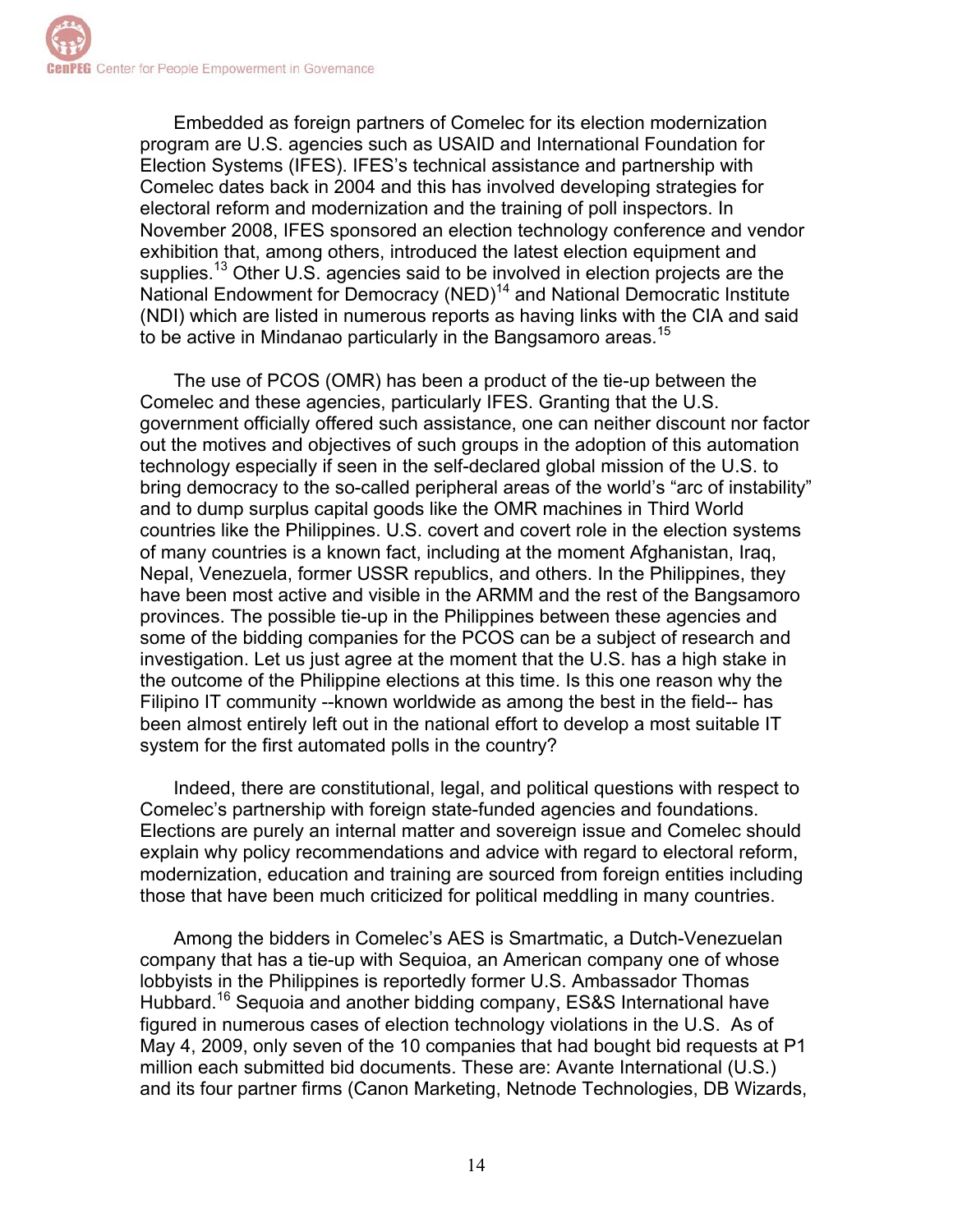and Creative Point); Indira Sistemas (Spain); Sequoia Voting Systems (U.S.); Smartmatic (The Netherlands); Anishin, Inc. (Taiwan) and Syrex, Inc. (Philippines); Election System and Software (U.S.) and AMA Group of Companies; and Gilat (Israel).17

#### **Myths**

It is not true that the Philippines is lagging far behind in the use of automated elections. As far as we know, Venezuela is the only country that has gone into full election automation.<sup>18</sup> Some 161 countries or  $84.2$  percent still use manual voting<sup>19</sup>; 60 countries use manual counting, including Austria, Canada, France, Italy, Malaysia, and Spain<sup>20</sup>; while 15 countries use partial technology, including the U.S., UK, The Netherlands, and Brazil. Japan, the world's top IT country, still uses manual voting, while Indonesia which has the biggest number of voters in Southeast Asia generally uses manual technology. Just the same, numerous reports and studies confirm the vulnerability of electronic voting resulting in the forced recounting of votes, special elections, as well as numerous election contests.

Another myth being peddled is a newspaper paid ad of Bagumbayan, which is endorsing the presidential candidacy of Sen. Richard Gordon, claiming that "automated election will modernize our democracy," "will regain the Filipino people's trust and confidence in the electoral process" and "automated election will make us strong as a nation and as a people."<sup>21</sup> Elections are a means to achieving democracy. The way past and current electoral processes are working, this instrumentalist approach to democracy has not achieved its desired goals. Moreover, the election technology adopted by the Comelec arguably will further erode the people's trust in the electoral process - another reason why it will not make the nation strong.

On the economic side, government's import liberalization, foreign investment policies, and over-dependence on imported goods and services have made the country's electoral system wide open to foreign technological imports. Given the global trend in the rejection of non-transparent election automation, the Philippines is turning out to be an alternative market for technological rejects akin to the dumping in the country of toxic products, prohibited drugs, hazardous energy sources such as nuclear power, and ecologically-destructive mining operations.

Instead of promoting foreign entities that buy themselves in for P1M to bid for their software, we should extend support to Filipino business and our own ICT community that are at par with their counterparts and in fact acknowledged leaders internationally.

#### **E. Economics of the "new technology"**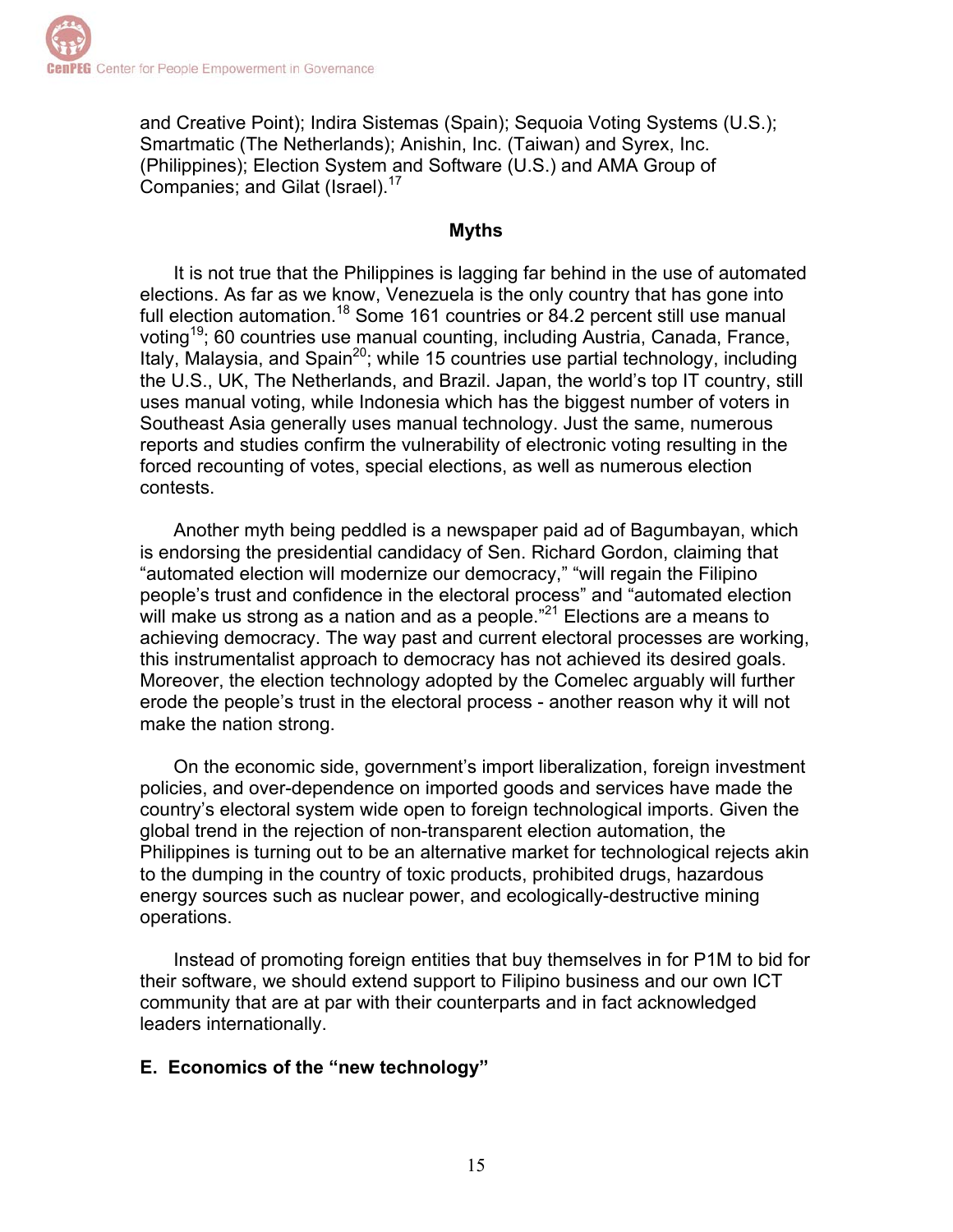The PCOS (OMR) costs P11.3 billion, with each machine system – which includes the OMR, a computer, and transmission network – fetching at least P150,000. Independent estimates show that a unit can be bought, along with other requirements, at half this price thus drastically reducing the actual budget earmarked for the technology. Why the Comelec and its advisory council are decided on using this technology when there are other less costly models begs an explanation.

 The poll body is also allocating P50 million for the transmission costs and P200 million for the 2,000 canvassing units to be deployed in municipalities, cities and provinces nationwide.

 The costs mentioned actually correspond to the lease price of the whole system. All the 80,000 PCOS-OMR units will be used for only half a day after which they will be returned to the winning bidder company so that come the next automated election a new transaction and a new allocation will be needed. Other allocations include cost of ballot papers, estimated at P1 billion and 78.17 million for the cost of new ballot boxes, which would be procured via a separate bidding.

 Comelec executive director Jose Tolentino, also the Comelec project manager, said in various media interviews that the total purchase cost for 80,000 PCOS units amounts to P11.669 billion, at P145,867 per unit but the poll body would exercise the lease before purchase option, and would rent the machines for P8 billion.

On the finer details, the Comelec's proposed budget includes 70 servers and 70 back-up servers at a unit cost of P200,000 or a total amount of P28 million. Similarly, the budget for canvassing units for use by the Boards of Canvassers at various levels require grade PCs costing P100,000 each when in fact ordinary PCs at a lower price can be installed.

Owners of the new technology together with poll officials and any of the 80,000 operators and software developers are potentially bribable and are potential cheats. This will result in new and bigger forms of corruption and cases of fraud. Several IT experts predict a new form of bribing and cheating should the PCOS-OMR election pushes through – "buying the right to control just five OMRs can win a mayoralty race; multiplying this several-fold, even the presidency."

#### **III. Alternative and Transparent AES Suitable to Philippine conditions**

Given the high political stakes in the coming elections and the present administration's determined bid to cause the broad legitimate opposition and its allies to obsolescence, it is imperative that there be an alternative system that incorporates the requirements of an open, transparent, credible, and voterfriendly automated election process. In the legal and political context, an open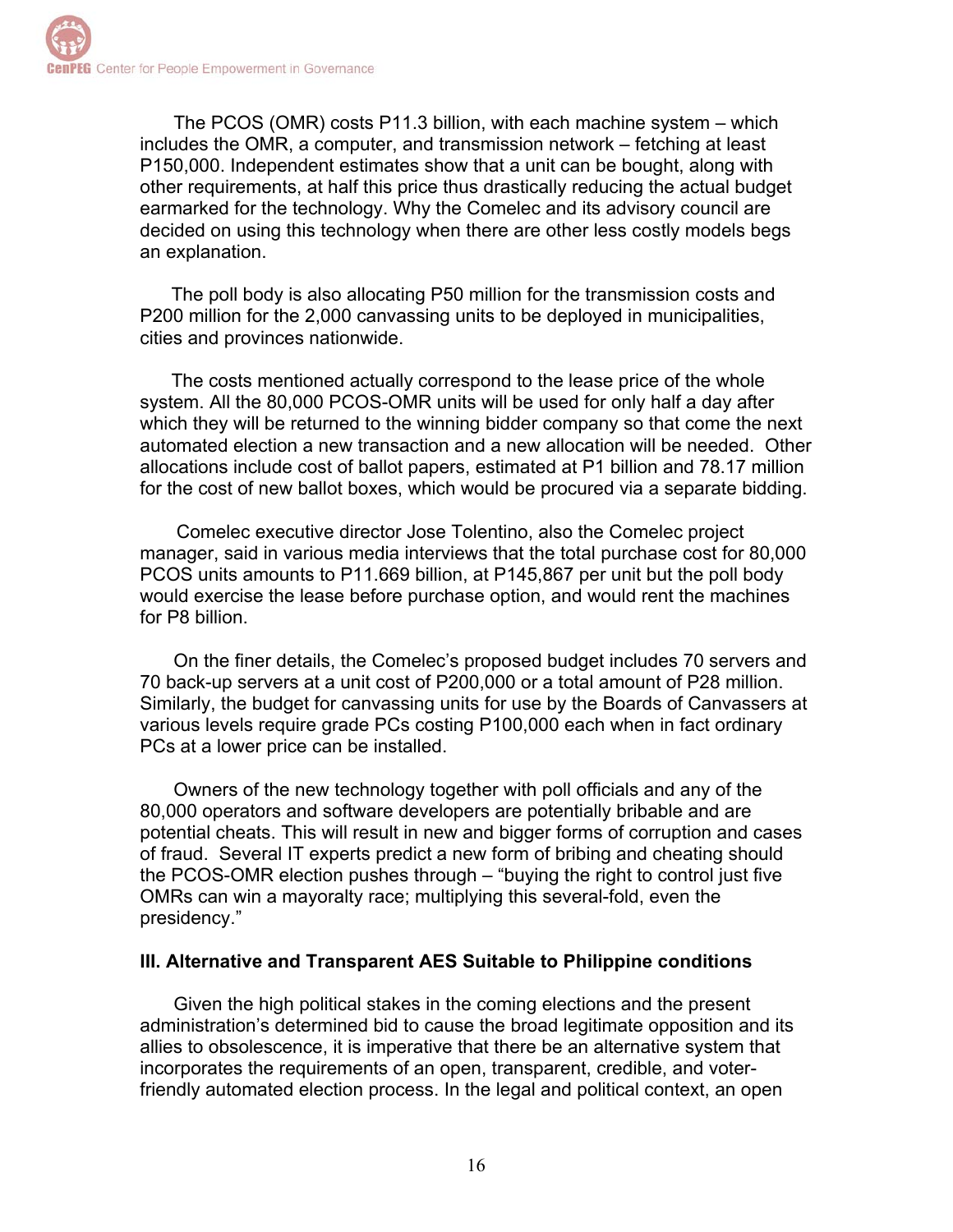and transparent automated election system responds to the requirements of the people's right of suffrage and of access to public information as well as the progressive, non-traditional electoral struggle. We should acknowledge Filipino ingenuity which is at par with the rest of the ICT international community.

We should be open to studying automated election systems as proposed by the Filipino ICT community or other Filipino groups that have made studies on automated elections or electronic voting. We should be open to all alternative transparent technologies whether they were developed by neophytes or experts, mass organizations or professional organizations, individuals or groups.22

## **IV. Other Serious Concerns**

It needs to be mentioned that in the AES, certain key safeguards are yet to be proposed and set in place. Some leading IT specialists and computer science scholars believe, however, that at the current level of automated election technology in the Philippines the installation of a digital signature may help ensure the fidelity of election data. There is a proposed Public Key Infrastructure (PKI) program that can be integrated to the AES system to ensure the authorship and veracity of digested election returns originating from the BEI and other levels. PKI, which generates the digital signature similar to the system used in credit cards by banks, is to be installed by an independent body. Countries still using manual voting, such as Japan, ensure the credibility of their elections through a post-polls auditing system provided by an independent body.

With the very tight calendar of Comelec in preparing for the automated elections, it is possible – as some poll body officials admit – that the poll body may revert to the traditional voting or adopt the OES.

On the other hand, in the PCOS the convergence of many conditions and factors – the high political stakes, the built-in vulnerabilities of the OMR technology, the presence of powerful fraud machineries – will hasten the possibility of external hacking, internal rigging, and other forms of cheating whether wholesale or retail. All these may pave the way for widespread election protests or failure of election. If this happens, the declaration of emergency rule will not be remote leading to the extension of Arroyo power and eventually, charter change.

While there is still time, it is imperative that proposals alternative to the highly-suspect and fraud-prone PCOS (OMR) should be pushed while Comelec should be pressed to heed the undercurrents of contrary opinions and recommended options from the IT community, poll watchdogs, independent governance institutes, and the public at large. The need for an open, transparent, credible, and voter-participatory election system should be greatly emphasized over and above Comelec's narrow, arbitrary, and inflexible approaches.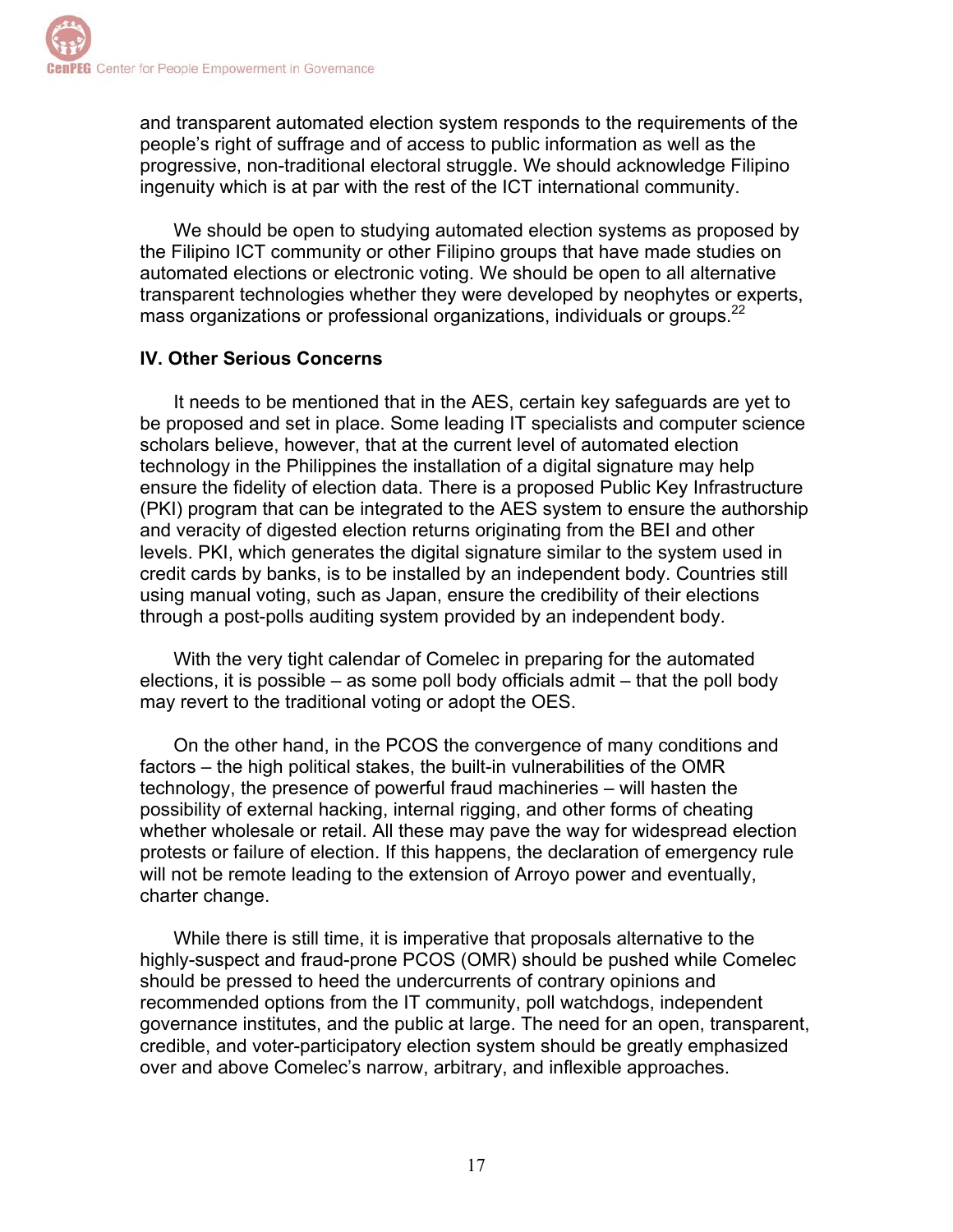Under a situation where the PCOS (OMR) system will finally be installed as the central machinery for the first national automated elections in May 2010, it is also imperative for poll watch groups to begin at this early their citizens' task to monitor the elections. As the objective conditions show, poll watching should begin with the preparations set by the Comelec – all the way from procurement, software and hardware configuration, ballot printing, deployment of the machines, and other preparations. The automated election system appears to be so complex yet has built-in vulnerable spots that poll watching may not be centered alone on observing precinct- and canvassing-level operations but should be calibrated at every stage of the new election process.

Better still, all should prepare for possible post-election scenarios as mentioned.

#### **V. Conclusion**

The Precinct Count Optical Scan-Optical Mark Reader (PCOS-OMR) technology chosen by the Comelec goes against the basic democratic principle of "secret voting and public counting." This is because the OMR system makes the counting, canvassing and consolidation of election results hidden from public eye and, hence, lacks any transparency as the Constitution and RA 9369 require. The proclamation of winners will be done in 2-3 days making it extremely impossible to file any election protest which is expected to be widespread – and poll watching almost futile.

Moreover, the Comelec appears to be unprepared and ill-equipped to manage the complexities and uncertainties posed by the automated election system. The OMR technology will most likely lead to wholesale electronic cheating that will, in turn, lead to a possible failure of election with serious political repercussions.

There are alternative technologies that can ensure an open, transparent, credible, and participatory elections as mandated under RA 9369. It is unfortunate, however, that the poll body has shut all doors against further dialogues and debates on the viability of its choice of technology system.

On the other hand, the Comelec has taken no strong measures and safeguards toward reducing if not completely dismantling the powerful cheating machineries in the country. In such a situation, the use of modern technology will not deter – and may even enhance – automated cheating.

#### **Center for People Empowerment in Governance May 07, 2009**

#### $\overline{a}$ **END NOTES**

<sup>&</sup>lt;sup>1</sup> Comelec press release, March 3, 2009.